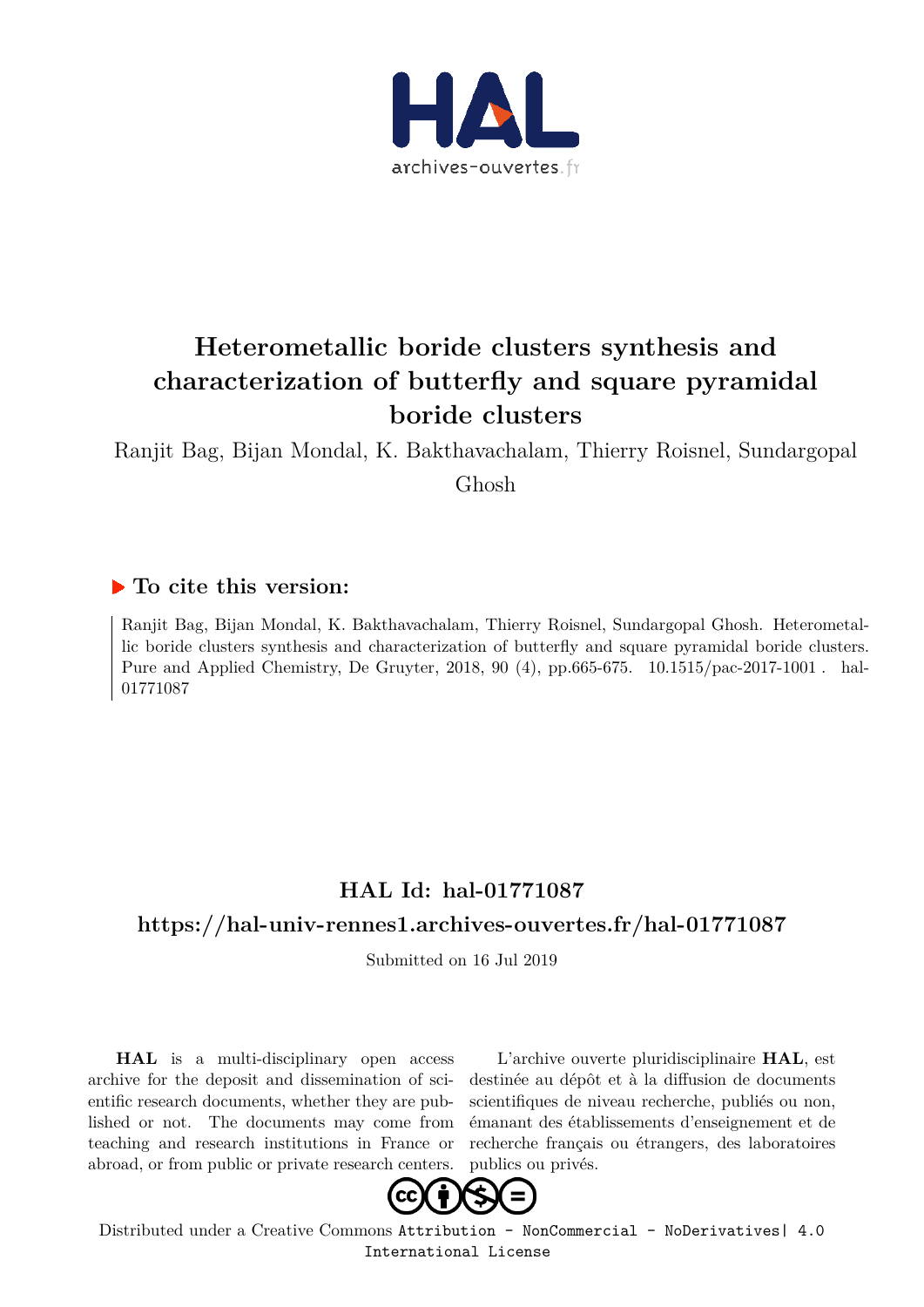#### **Conference paper**

Ranjit Bag, Bijan Mondal, K. Bakthavachalam, Thierry Roisnel and Sundargopal Ghosh\*

# **Heterometallic boride clusters: synthesis and characterization of butterfly and square pyramidal boride clusters\***

https://doi.org/10.1515/pac-2017-1001

**Abstract:** A number of heterometallic boride clusters have been synthesized and structurally characterized using various spectroscopic and crystallographic analyses. Thermolysis of  $\text{[Ru}_{3}\text{(CO)}_{12}\text{]}$  with  $\text{[Cp*WH}_{3}\text{(B}_{4}\text{H}_{8})\text{]}$ (**1**) yielded  $[\{Cp*W(CO)_{2}\}](\mu_{4} - B)\{Ru(CO)_{3}\}(\mu - H)]$  (**2**),  $[\{Cp*W(CO)_{2}\}(\mu_{5} - B)\{Ru(CO)_{3}\}(\mu - H)]$  (**3**),  $[\{Cp*W(CO)_2\}(\mu_5-B)\{Ru(CO)_3\}_4]$  (4) and a ditungstaborane cluster  $[(Cp*W)_2B_4H_8Ru(CO)_3]$  (5)  $(Cp*=p^5-C_5Me_5)$ . Compound **2** contains 62 cluster valence-electrons, in which the boron atom occupies the semi-interstitial position of a  $M_4$ -butterfly core, composed of two tungsten and two ruthenium atoms. Compounds 3 and 4 can be described as hetero-metallic boride clusters that contain 74-cluster valence electrons (cve), in which the boron atom is at the basal position of the  $M_s$ -square pyramidal geometry. Cluster 5 is analogous to known  $[(Cp*W)_{2}B_{5}H_{9}]$  where one of the BH vertices has been replaced by isolobal  $\{Ru(CO)_{3}\}$  fragment. Computational studies with density functional theory (DFT) methods at the B3LYP level have been used to analyze the bonding of the synthesized molecules. The optimized geometries and computed <sup>11</sup>B NMR chemical shifts satisfactorily corroborate with the experimental data. All the compounds have been characterized by mass spectrometry, IR, <sup>1</sup>H, <sup>11</sup>B and <sup>13</sup>C NMR spectroscopy, and the structural architectures were unequivocally established by crystallographic analyses of clusters **2–5**.

**Keywords:** boride; cluster compounds; IMEBORON-16; ruthenium; semi-interstitial; tungsten.

## **Introduction**

Discrete and extended transition metal clusters that contain interstitial atoms form an interesting class of compounds due to their combined fundamental aspects as well as applied research [1–5]. As a result, compounds containing main group elements such as carbon, nitrogen and phosphorous at the interstitial environment have been well documented in the literature [6–18]. In this perspective, the field of boride clusters essentially is very rich. As doping of the bulk metal clusters with boron diversifies the physical and electronic properties, this can be utilized as common strategy for studying both the electronics as well as surface chemistries of the metal borides [19–29]. Several reviews and articles have demonstrated that the area of metal-rich

© 2017 IUPAC & De Gruyter. This work is licensed under a Creative Commons Attribution-NonCommercial-NoDerivatives 4.0 International License. For more information, please visit: http://creativecommons.org/licenses/by-nc-nd/4.0/ Unauthenticated

Article note: A collection of invited papers based on presentations at the 16<sup>th</sup> International Meeting on Boron Chemistry ( IMEBORON-16), Hong Kong, 9–13 July 2017.

**<sup>\*</sup>Corresponding author: Sundargopal Ghosh,** Department of Chemistry, Indian Institute of Technology Madras, Chennai 600036, India, e-mail: sghosh@iitm.ac.in

**Ranjit Bag, Bijan Mondal and K. Bakthavachalam:** Department of Chemistry, Indian Institute of Technology Madras, Chennai 600036, India

**Thierry Roisnel:** Institut des Sciences Chimiques de Rennes, UMR 6226 CNRS-Université de Rennes 1-Ecole Nationale Supérieure de Chimie de Rennes, F-35042 Rennes Cedex, France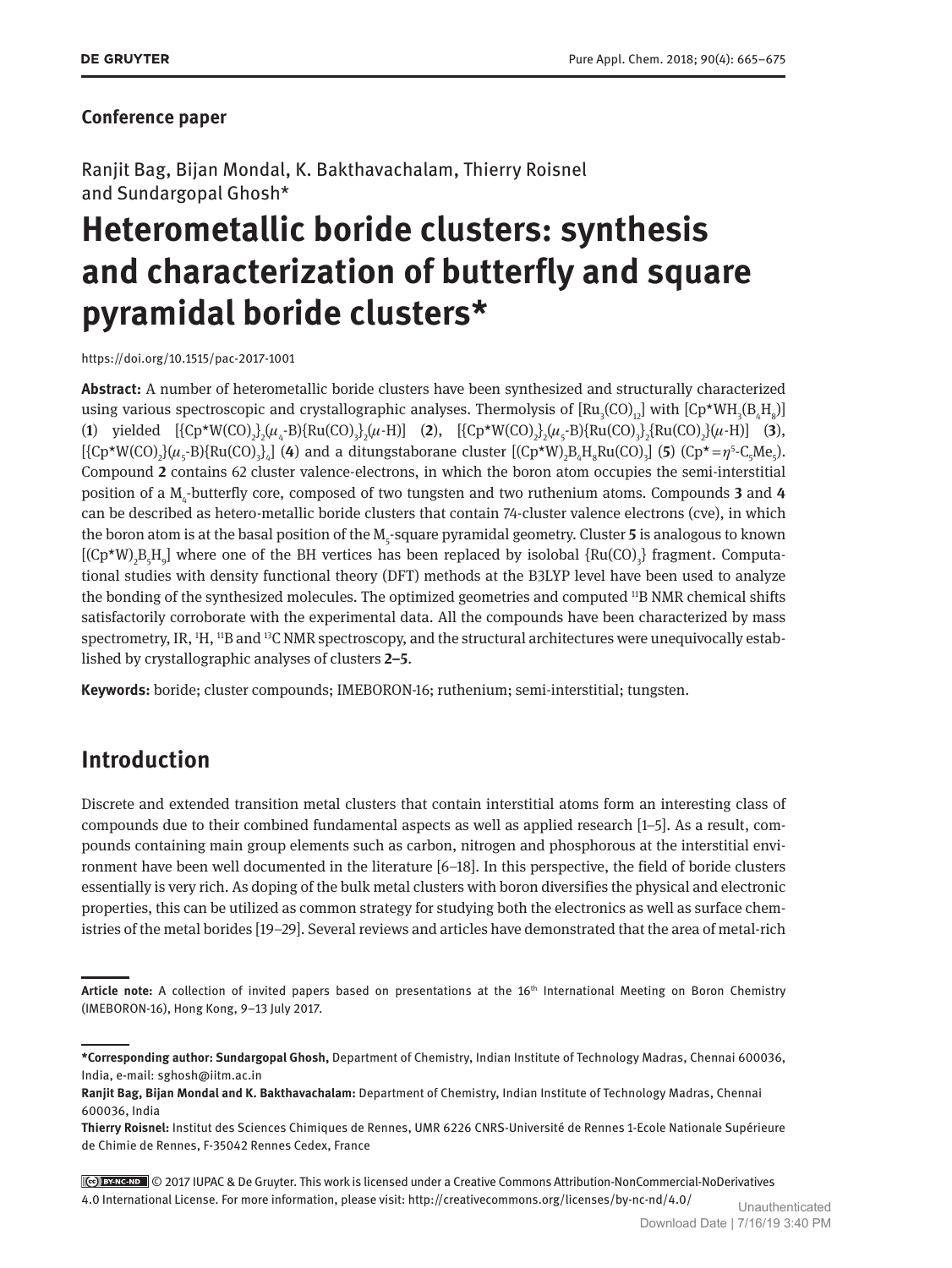metallaboranes as well as boron-rich metallaboranes are expanding briskly [30–54]. The incorporation of an orbital rich atom like boron into the created cavity not only posed substantial challenges to the synthetic chemists, but also created opportunities to further develop this area [55–57]. Although the first example of a boride cluster [Co $_{_6}$ (CO) $_{_{18}}$ B] was reported by Schmid and coworkers in 1975 [58], the first X-ray diffraction study of [HRu $_{6}$ (CO)<sub>17</sub>B] was reported almost 14 years later by Shore [59].

Over the past decade, our effort in synthesizing metallaboranes using boranes, metal halides and metal carbonyls allowed us to isolate a variety of boride clusters with varying metal to boron ratio [60–68]. Recently, we have reported a novel  $\mu_g$ -boride cluster, generated from the reaction of an open cage rhodaborane  $[(Cp*Rh)<sub>2</sub>B<sub>6</sub>H<sub>10</sub>]$  and  $[Co<sub>2</sub>(CO)<sub>8</sub>]$  [68]. In this article, we present the synthesis and structural characterization of various mixed-metal boride clusters and a hetero bimetallic tungstaborane cluster from the thermolytic reaction of *nido*-[Cp\*WH<sub>3</sub>(B<sub>4</sub>H<sub>8</sub>)] [69] and [Ru<sub>3</sub>(CO)<sub>12</sub>]. In addition, the computational studies on the ground of density functional theory (DFT) have been undertaken to analyze the bonding and stability of the synthesized clusters.

#### **Results and discussion**

As shown in Scheme 1, thermolysis of  $[Ru_{3}(CO)_{12}]$  with 1, obtained from the metathesis reaction of  $[CP*WCl_{4}]$ with LiBH<sup>4</sup>  · thf, led to the formation of a series of mixed metal clusters **2–5**. Clusters **2–4** represent interstitial boride compounds in which the boron atoms are in  $\mu_{4}$  and  $\mu_{5}$ -connected; whereas compound 5 showed trigonal bipyramidal core. Detailed characterization of **2–5** using various multinuclear NMR, IR, mass spectrometry and single crystal X-ray diffraction studies are described below.

#### **[{Cp\*W(CO)<sup>2</sup> } 2 (**µ**4 -B){Ru(CO)<sup>3</sup> } 2 (**µ**-H)] (2)**

Compound 2 was isolated as moderately air stable orange crystals which were characterized by <sup>1</sup>H, <sup>11</sup>B,  $13C$  NMR, IR and by single-crystal X-ray crystallography. The  $11B$  NMR displayed a single resonance in the down field region at  $\delta = 128.8$  ppm. The <sup>1</sup>H NMR spectrum showed a single resonance corresponding to Cp<sup>\*</sup> protons and one up field chemical shift at  $\delta$  = −18.95 ppm. The presence of the CO ligands was confirmed by 13C NMR and IR spectroscopy. The mass spectrum of **2** suggests the molecular formulation of  $C_{30}H_{31}BO_{10}Ru_2W_2$ .

In order to confirm the spectroscopic assignments and to determine the solid state structure of **2**, the X-ray structure analysis was undertaken. The crystal structure of **2**, shown in Fig. 1, corresponds to a butterfly



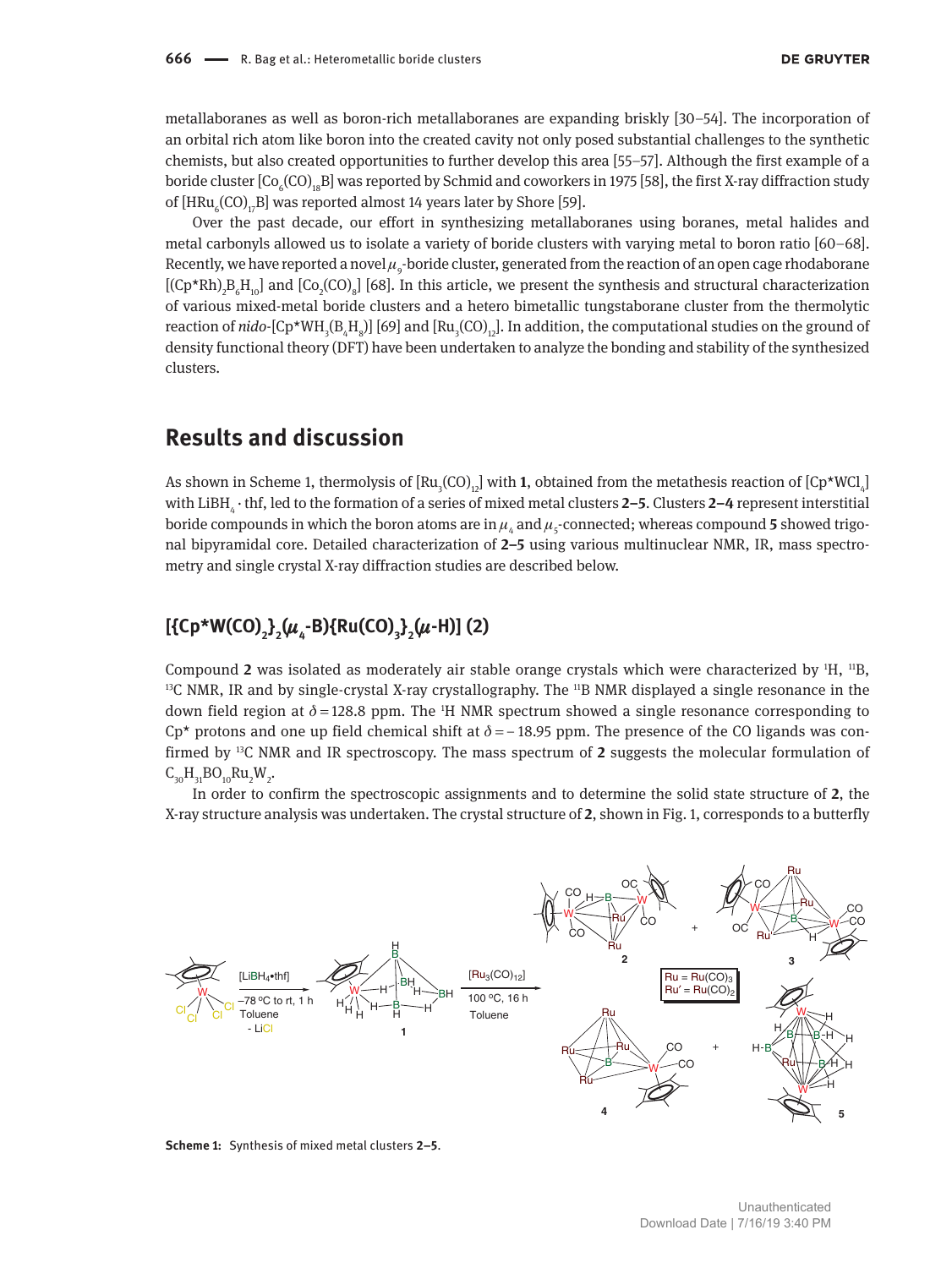

**Fig. 1:** Molecular structure and labeling diagram for **2** (the bridging hydrogen atom could not be located). Selected bond lengths (Å) and angles (°) are as follows **2**: W1-B61 2.123(5), W1-Ru2 2.982(4), W1-Ru1 3.025(4), W2-Ru1 2.967(5), W2-B61 2.118(5), Ru1-B61 2.202(5), Ru2-B61 2.195(5). B61-W1-Ru2 47.33(14), Ru2-W1-Ru1 56.264(12), W2-B61-W1 174.8(3), Ru2-B61-Ru1 80.24(17).

core and consists of two tungsten and two ruthenium atoms, where each tungsten atoms occupy the wing tip position and the boron atom occupies the semi-interstitial position. The observed W-B and Ru-B bond distances are consistent with the known tungstaboranes [69–71], ruthenaboranes [72, 73], and  $M_4$ -boride clusters, for example  $[Cp*Mo(CO)_{2}(\mu_{4}\text{-}B)\text{-}{Ru(CO)}_{3}(\mu\text{-}H)_{2}]$  [64],  $[{Cp*Mo(CO)}_{2}(\mu_{4}\text{-}B){Ru(CO)}_{3}(\mu\text{-}H)]$  [65],  $[\{Cp*Ru(CO)_{2}\}\mu_{4} - B\}$  Ru $(CO)_{3}$  Ru $(CO)_{2}$   $[\mu_{4}$  H $]]$  [61] and  $[H{CpW(CO)_{2}}$   $[Ru(CO)_{3}\}$   $[\mu_{4}$  B $](\mu_{4}$  H $]]$  [74]. Therefore, the boron atom is in bonding contact with all the four metal atoms. Each tungsten atom accompanied with two terminal CO ligands and a Cp\* ligand, whereas the hinge ruthenium atoms possess three carbonyl ligands each. The molecule possesses a  $\mathcal{C}_2$  axis that passes through the boron atom and bisects the Ru-Ru bond. Furthermore, ignoring the Cp\* ligands, compound  $2$  shows approximately  $C_{2v}$  symmetry with a  $\sigma$ -plane along with the  $C_2$  axis. The observed <sup>11</sup>B NMR chemical shift of 2 is in agreement with other structurally characterized boride clusters (Table 1). The boron atom in **2** positioned in such a way that it connects both the wing-tip ruthenium atoms in a linear fashion with the W1-B61-W2 angle of 174.78°. Compound **2** contains 62-cluster valence electrons (cve) and consequently isostructural and isoelectronic to  $[\{Cp^{\star}Mo(CO)_{2}\},\mu_{4}$ -B)  $\{Ru(CO)_{3}\} _{2}(\mu$ -H)].

### [{Cp\*W(CO)<sub>2</sub>}<sub>2</sub>( $\mu_s$ -B){Ru(CO)<sub>3</sub>}<sub>2</sub>{Ru(CO)<sub>2</sub>}( $\mu$ -H)], (3) and [{Cp\*W(CO)<sub>2</sub>}( $\mu_s$ -B){Ru(CO)<sub>3</sub>}<sub>4</sub>], (4)

Compounds **3** and **4** have been isolated as brown and purple solids in 10.3% and 16.2% yield, respectively. The constitution of **3** and **4** were ascertained by X-ray diffraction studies on suitable single crystals obtained at −4 °C in hexane-CH<sub>2</sub>Cl<sub>2</sub> solution. The molecular structure of **3** and **4**, shown in Fig. 2a and b, are seen to be consistent with the solution spectroscopic data. The solid state structure displays the existence of a "boride" boron atom partially encapsulated in the square pyramid base. The overall structures of **3** and **4** are virtually similar. The square base of compound **3** is composed of two Ru and two tungsten atoms, whereas it is three ruthenium atoms and a tungsten atom for **4**. The boron atom lies ca. 0.31 Å below the square face, made of M1-Ru1-M2-Ru4 (M1 = W and M2 = W or Ru) that is analogous to boride clusters [Cp\*RuCO{Ru(CO)<sub>3</sub>}<sub>4</sub>B] [61],  $[Cp*Mo(CO)_{2}$ {Ru(CO)<sub>3</sub>}<sub>4</sub>B] [66] and  $[Ru_{5}(CO)_{15}B[AuPPh_{3}]$ ] [83]. Thus, clusters **3** and **4** can be viewed as *nido*-square pyramidal with boron in the semi-interstitial position, similar to that of [{Cp\*W(O)}{Cp\*W(CO)<sub>2</sub>}  $\{Ru(CO)_{3}\}_{3}(\mu_{5}$ -C)] [84].

Alternatively, the geometry of clusters **3** and **4** can also be considered as 74-electron complex, in which the B atom contributes three valence electrons to the square pyramidal framework. The average Ru-Ru distances is usual as compared to other  $\rm M_{5}B$  boride clusters, such as [Cp\*RuCO{Ru(CO) $_{3}$ ], $_{4}$ B] (2.770 Å–2.907 Å) and  $\text{[Ru}_{5}(\text{CO})_{15} \text{B} \{\text{AuPPh}_{3}\}\}\,$ , (2.804–3.054 Å).

The <sup>11</sup>B NMR showed a single boron peak at  $\delta$  = 189.8 for **3**, whereas compound 4 shows a resonance at  $\delta$  = 182.0 ppm, that is comparable with other related structurally characterized  $\mu_{_5}$ -boride clusters (Table 1).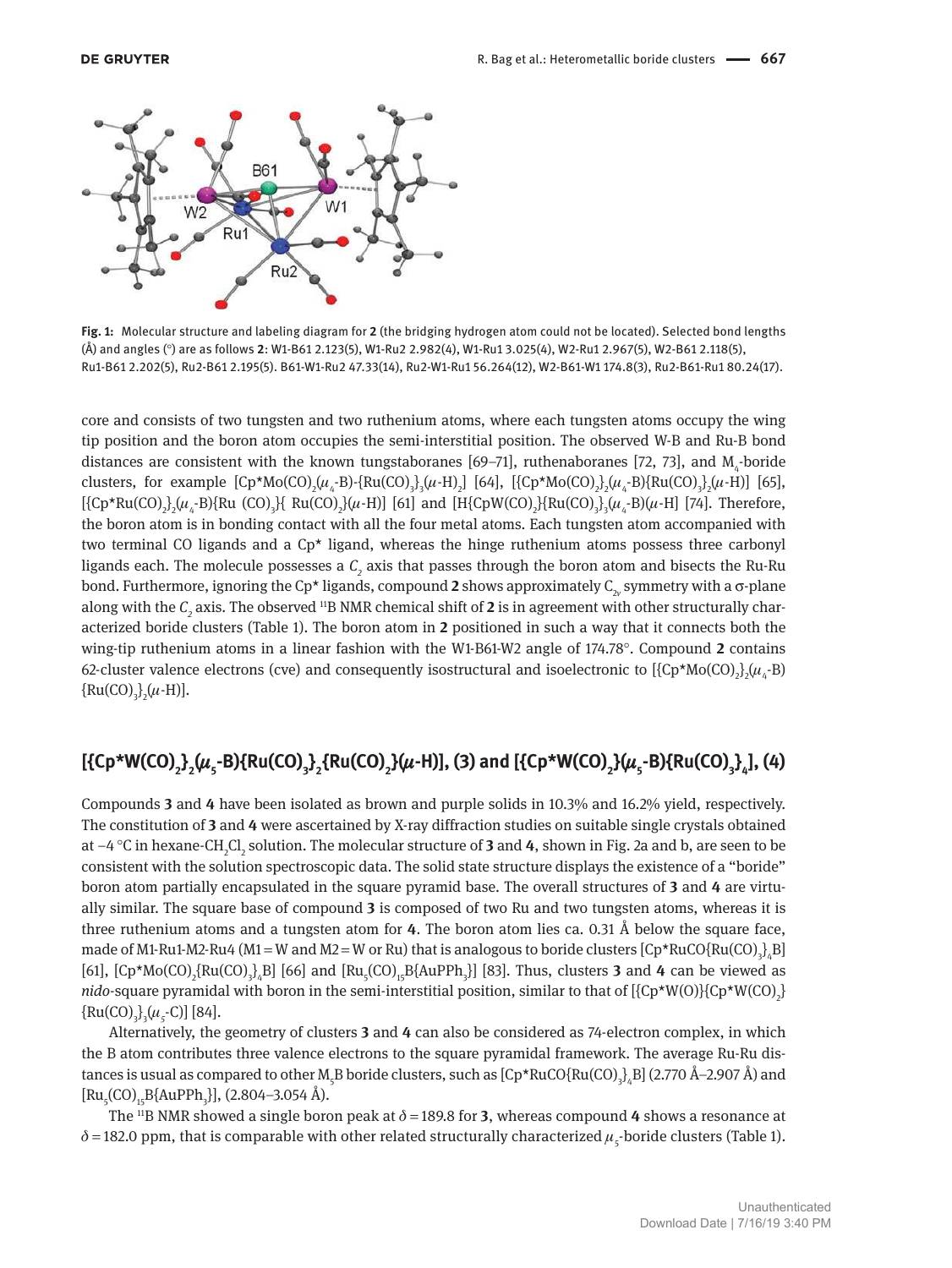Table 1: Compounds 2-4 and some selected structurally characterized boride clusters and their <sup>11</sup>B chemical shifts.

| Complex                                                                                                                                   | Geometry         | $\delta$ ( <sup>11</sup> B) ppm | Ref.      |
|-------------------------------------------------------------------------------------------------------------------------------------------|------------------|---------------------------------|-----------|
| $[HFe_{\mu}(CO)_{12}BH_{2}]$                                                                                                              | <b>Butterfly</b> | 116                             | $[75]$    |
| $[HFeRu3(CO)1, BH2]$                                                                                                                      | <b>Butterfly</b> | 114                             | $[76]$    |
| $[HRu_{\mu}(CO)_{12}BH_{2}]$                                                                                                              | <b>Butterfly</b> | 109.9                           | $[77]$    |
| $[HOS_{4}(CO), BH,]$                                                                                                                      | <b>Butterfly</b> | 119.7                           | $[78]$    |
| [HOS <sub>5</sub> (CO) <sub>16</sub> B]                                                                                                   | bb               | 184.4                           | $[78]$    |
| [HRu <sub>6</sub> (CO) <sub>17</sub> B]                                                                                                   | oh               | 193.8                           | $[59]$    |
| $[Ru_{6}(CO)_{17}B][PPN]$                                                                                                                 | oh               | 196                             | $[59]$    |
| $[Ru_{6}(CO)_{1,2}B][HNMe_{3}]$                                                                                                           | oh               | 202.2                           | $[79]$    |
| $[H, Ru6(CO)18B][PPN]$                                                                                                                    | tp               | 205.9                           | [80]      |
| $[CoMn,(CO)_{13}B]$                                                                                                                       | tpl              | 195.8                           | $[50]$    |
| $[FeAAu3(CO)12(PPh3)3B]$                                                                                                                  | bb               | 183                             | $[82]$    |
| $[Cp*CoHRu3(CO)9B(\mu-H)2]$                                                                                                               | <b>Butterfly</b> | 89.5                            | $[62]$    |
| [HCpW(CO) <sub>2</sub> {Ru(CO) <sub>3</sub> } <sub>3</sub> B( $\mu$ -H)]                                                                  | <b>Butterfly</b> | 131.9                           | $[74]$    |
| $[(Cp*Ru),$ {Ru <sub>2</sub> (CO) <sub>8</sub> }BH]                                                                                       | <b>Butterfly</b> | 207.7                           | [61]      |
| $[H, Cp*RhRu, (CO), (PPh,)BH]$                                                                                                            | <b>Butterfly</b> | 149                             | $[81]$    |
| $[HCp*IrRu3(CO)10BH2]$                                                                                                                    | <b>Butterfly</b> | 92.7                            | $[81]$    |
| $[(Cp*Rh)$ <sub>2</sub> $(Co6(CO)$ <sub>12</sub> $](u-H)(BH)B)]$                                                                          | ttp              | 101.2                           | [68]      |
| $[H, Cp*RhRu, (CO)_{8}(PPh, BH]$                                                                                                          | <b>Butterfly</b> | 149                             | $[81]$    |
| [ $(Cp*Rh)(\mu_{6}-B)$ {Ru(CO) <sub>3</sub> } <sub>4</sub> {RuH(CO) <sub>2</sub> }]                                                       | oh               | 177.6                           | [65]      |
| $[\{Cp*Mo(CO),\}(\mu _{A}-B)\{Ru(CO),\} _{A}(\mu -H)_{2}]$                                                                                | <b>Butterfly</b> | 123.1                           | [64]      |
| $[\{Cp*Mo(CO),\}$ , (u <sub>4</sub> -B) $\{Ru(CO),\}$ , (u-H)],                                                                           | <b>Butterfly</b> | 128.4                           | $[65]$    |
| [{Cp*Ru(CO) <sub>2</sub> },(u <sub>4</sub> -B){Ru(CO) <sub>3</sub> }{Ru(CO) <sub>2</sub> }(u-H)]                                          | <b>Butterfly</b> | 207.7                           | [61]      |
| $[Cp*RuCO{Ru(CO)}_3], B]$                                                                                                                 | sq               | 174.6                           | [61]      |
| $[Ru_{5}(CO)_{15}B{A}uPPh_{3}]$                                                                                                           | sq               | 172.5                           | $[34]$    |
| $[\{Cp*W(CO),\},(\mu _{_{A}}-B)\{Ru(CO),\} _{_{2}}(\mu -H)]$ (2)                                                                          | <b>Butterfly</b> | 128.8                           | this work |
| [{Cp*W(CO) <sub>2</sub> } <sub>2</sub> ( $\mu$ <sub>5</sub> -B){Ru(CO) <sub>3</sub> } <sub>2</sub> {Ru(CO) <sub>2</sub> }( $\mu$ -H)] (3) | sq               | 189.8                           | this work |
| $[\{Cp*W(CO),\}(\mu, B)]$ Ru(CO) <sub>3</sub> } <sub>4</sub> ] (4)                                                                        | sq               | 182.0                           | this work |

bb, bridged butterfly; oh, octahedral; tp, trigonal prism; tpl, trigonal planar; ttp, tricapped trigonal prism; sq, square pyramidal.



**Fig. 2:** Molecular structure and labeling diagrams for (a) **3** and (b) **4**. Selected bond lengths (Å) and angles (°) of **3**: W1-Ru1 2.993(5), W1-Ru2 3.00(5), W1-Ru3 3.089(5), W1-B71 2.163(6), W2-B71 2.203(6), W2-Ru1 2.968(5), W2-Ru2 3.030(5), W2-Ru3 2.994(5), Ru1-B71 2.258(5), Ru2-B71 2.162(5). Ru1-W1-Ru2 54.711(12), W1-B71-W2 168.5(3), Ru2-B71-Ru1 77.12(17), W1-B71-Ru1 85.19(19), W2-B71-Ru1 83.41(19). **4**: B1-Ru1 2.093(4), B1-Ru3 2.094(4), B1-W1 2.156(4), Ru1-Ru4 2.7930(4), Ru1-B1-Ru3 159.13(19), Ru1-B1-Ru2 85.56(14), Ru3-B1-Ru2 86.29(14), Ru1-B1-W1 90.86(15), Ru3-B1-W1 92.62(15), Ru1-B1-Ru4 79.68(12), W1-B1-Ru4 83.97(13).

The computed 11B NMR chemical shifts of **3** and **4** employing gauge-including atomic orbitals (GIAO) method and B3LYP functional corroborates well with the experimental values [85] (Table S1). The 1H NMR spectrum of **4** displayed a single resonance corresponding to the Cp\* protons, however 1H NMR suggests presence of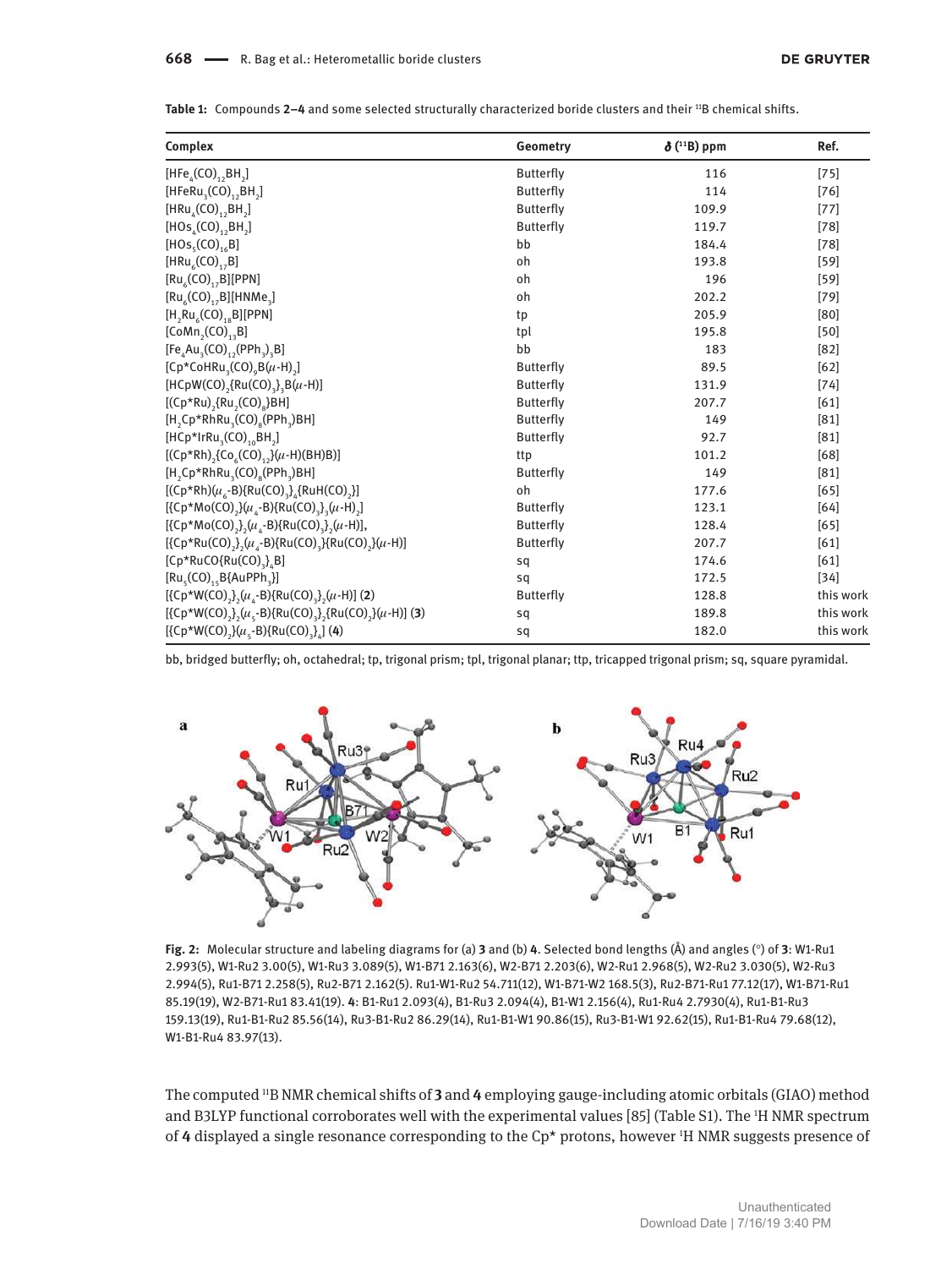two types of Cp<sup>\*</sup> ligand for **3** along with a broad upfield resonance at  $\delta = -4.96$  ppm due to W-H-B. The <sup>13</sup>C NMR also confirms the presence of the Cp\* ligands. The IR spectrum of **4** shows the presence of two types of terminal CO ligands, whereas compound **3** shows three signals corresponding to terminal CO ligands.

Clusters **3** and **4** contain 7 skeletal electron pair (sep) [86–89] thus, they are isoelectronic and isolobal to each other if we assume  $\rm{[Ru(CO)_3]}$  and  $\rm{[Cp^{\star}W(CO)_2H]}$  are isolobal (both are 14 electron fragments) [90]. To study this substitution effect, we have performed the DFT calculations on the model complexes  $[\{CpW(CO)_2\}(\mu_5\text{-B})]$  ${Ru(CO)}_3$ { $Ru(CO)$ <sub>2</sub>} ${(\mu-H)}$ ] and [{CpW(CO)<sub>2</sub>} ${(\mu_S-B)}$ {Ru(CO)<sub>3</sub>}<sub>4</sub>], the Cp analogs of **3** and **4**, respectively. The DFT calculated geometries are in close agreement with the observed structures. An increased of HOMO-LUMO gap has been observed while shifting from **3** to **4** (2.61 eV for **3** vs. 2.92 eV for **4**, Fig. S19). Further, the electronic structures of clusters **2–4** are almost similar where the HOMO and LUMO are largely centered on the metal centers and the boron based orbitals are more 'core' like which also support the encapsulated pictures of the boron atoms.

#### **[(Cp\*W)<sup>2</sup> B4 H8 Ru(CO)<sup>3</sup> ] (5)**

Although, compound **5** was produced as a mixture along with the compounds **2–4**, it was separated by preparative thin-layer chromatography (TLC), allowing characterization of the pure materials. It was isolated as greenish brown solid (11.4 % yield). The <sup>11</sup>B NMR of compound **5** displayed three resonances at  $\delta$  = 77.7, 40.2 and 34.0 ppm, that rationalize the presence of three different boron environments. In addition to the resonances for BH<sub>t</sub> protons, the <sup>1</sup>H NMR spectrum showed signal at  $\delta$  = 2.26 ppm corresponding to the Cp\* ligand and two upfield signals at  $\delta = -7.10$  and  $-12.85$  ppm that may be due to the W-H-B protons. The <sup>13</sup>C NMR spectra contain signals attributable to terminal CO ligand and Cp\* ligand. The mass spectrum of **5** showed molecular ion peak at *m*/*z* 877.

The framework geometry of **5** was unambiguously established by its solid state structure determination. As shown in Fig. 3, the structure of 5 can be viewed as a bicapped trigonal bipyramid, in which the  $\{W_2B_2Ru\}$ trigonal bipyramid core is capped by B1 and B4 at the triangular {W<sub>2</sub>B} and {W<sub>2</sub>Ru} faces. The solid state X-ray structure of 5 is analogous to that of well known ditungstaborane [(Cp\*W)<sub>2</sub>B<sub>5</sub>H<sub>9</sub>] [69], I (Table S2). One of the major differences between **I** and **5** is the presence of a isolobal ' $C_{3v}$ ' [Ru(CO)<sub>3</sub>] fragment instead of a BH fragment. This led us to perform a detailed electronic structure and bonding analysis of **5** in the context of known **I**. The molecular orbital (MO) analysis of **I** and **5** shows that the HOMOs are largely localized on the tungsten atoms which are essentially W-W δ\* bonding. Interestingly, this is stabilized in **5** with two strong W-Ru interactions (Fig. 4). However, in both the compounds the LUMOs are corresponding to the W-W bonding with



**Fig. 3:** Molecular structure and labeling diagram for **5**. Selected bond lengths (Å) and angles (°) of **5**: B1-B2 1.76(3), B1-W1 2.27(2), B1-W2 2.27(2), B2-B3 1.74(3), B3-Ru1 2.14(2), B4-Ru1 2.17(2), B4-W2 2.43(2), Ru1-W1 2.783(16), Ru1-W2 2.81(15), W1-W2 2.819(9); B2-B1-W1 63.7(9), W1-B1-W2 76.9(7), B3-B2-B1 123.8(16), W1-B4-W2 71.7(6), B3-Ru1-B4 93.9(9).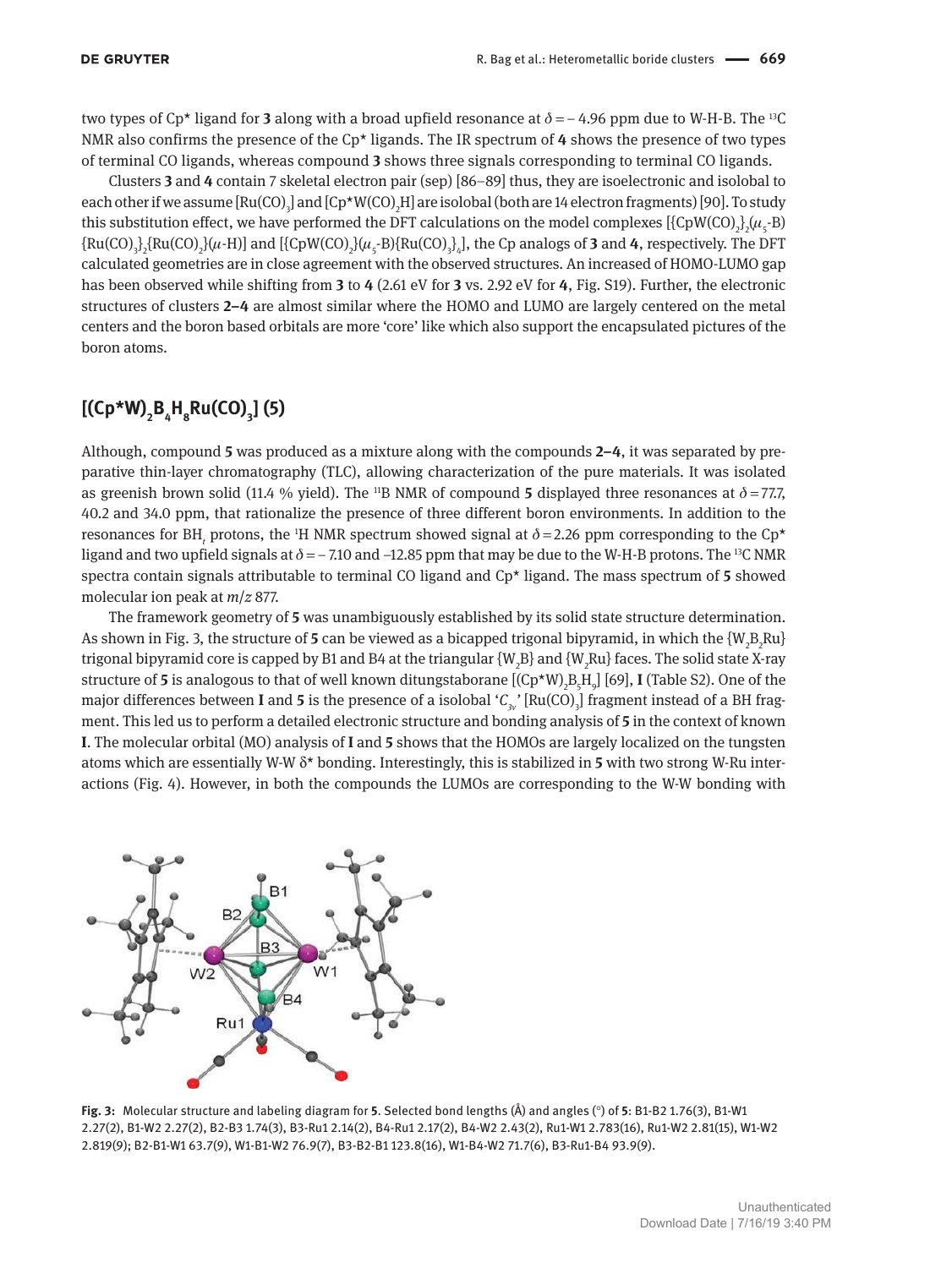

**Fig. 4:** Frontier molecular orbital diagram of **I** (left) and **5** (right).

δ-symmetry, which are destabilized by the antibonding interactions with the σ- orbitals of the boron moieties. A comparison of the MO diagrams of **5** and **I** (Fig. 4) show a larger HOMO/LUMO gap for **I** (3.84 eV for **I** vs. 3.02 eV for **5**). As shown in Fig. 4, the HOMO-1 and LUMO + 4 of **5** represents the W-W  $\sigma$  bonding and antibonding interactions, respectively, having an energy gap of 6.46 eV. On the other hand, corresponding MOs of **I** can be found in HOMO-2 and LUMO + 3, respectively, in which the energy gap between them is 6.26 eV.

## **Conclusions**

The structure, bonding and chemistry of the transition metals boride clusters continuing to flourish the chemists due to their unique physical, chemical and electrical properties. Herein, we have described the synthesis and structurally characterized different types of hetero-metallic boride clusters. These clusters obey Wade-Mingos rule of the polyhedral skeleton electron counts and are unique considering the environment of the boron centers and the cluster geometries. Compound **2** represent semi-interstitial butterfly boride clusters, whereas **3** and **4** are square pyramidal heterometallic boride clusters. In addition, we have isolated an interesting ditungstaborane 5 that showed an  $[Ru(CO)_3]$  fragment insertion into the  $[(Cp*W)_2B_5H_9]$  cage. The experimental results are well accompanied and rationalized and the bonding analyses of the synthesized clusters are explained with the help of DFT studies.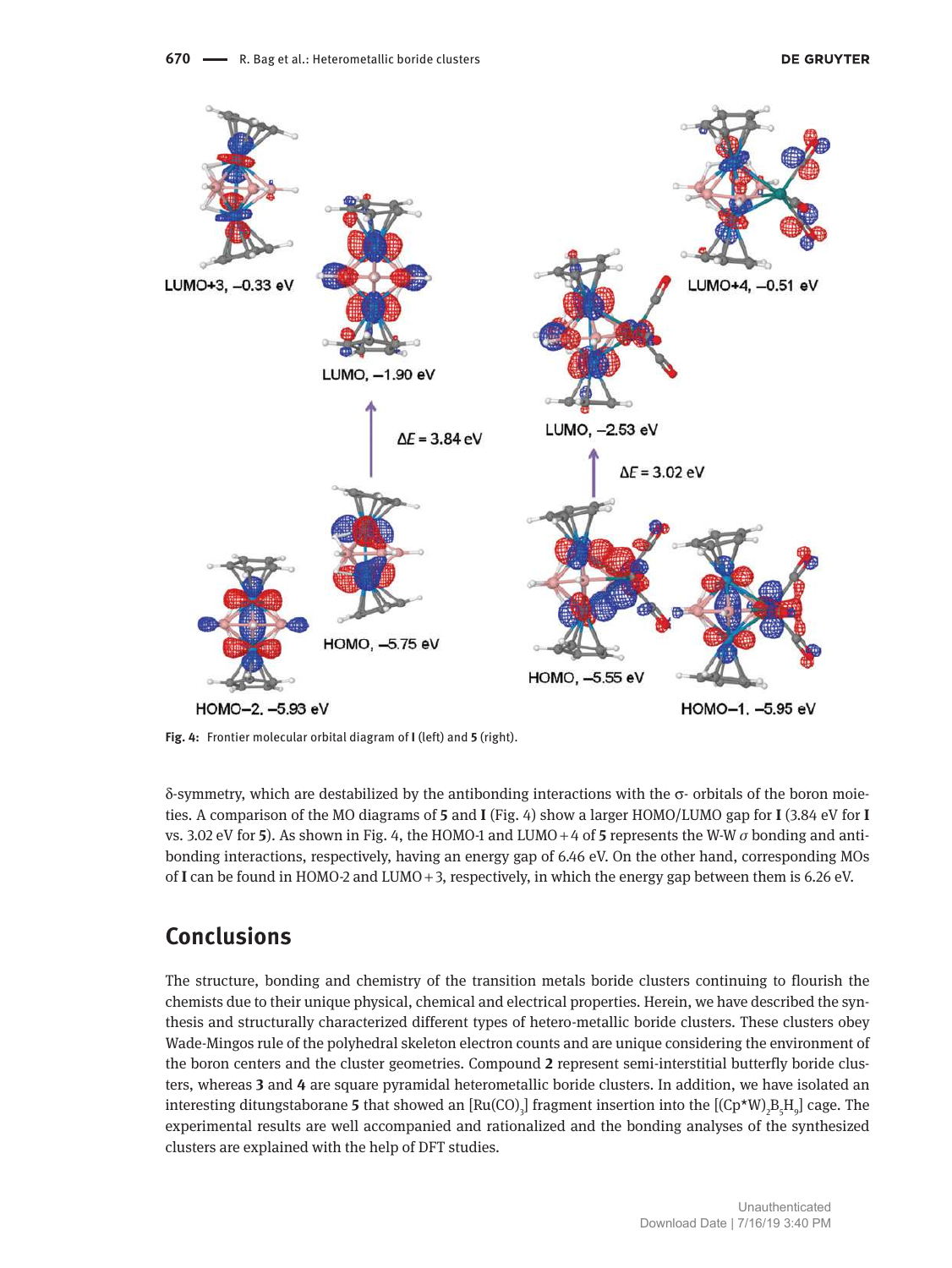#### **Experimental section**

#### **General procedures and instrumentation**

All the experiments were conducted under an argon atmosphere using standard Schlenk techniques. Solvents were distilled prior to use under argon environment.  $LiBH_{_4}\cdot$  thf, W(CO)<sub>6</sub>, PCl<sub>5</sub>, Cp\*H and nBuLi were purchased from Aldrich chemicals and used as received. MeI was purchased from Aldrich and freshly distilled prior to use.  $[Cp*WCl_{_4}]$  [91, 92] and the external reference  $[Bu_{_4}N(B_{_3}H_{_8})]$  [93] for 11B NMR were synthesized according to literature method. TLC was performed on a 250 mm dia aluminum-supported silica gel plates (MERCK TLC Plates). The NMR spectra were recorded on 500 MHz Bruker FT-NMR spectrometer. The residual solvent protons were used as reference ( $\delta$ , ppm, CDCl<sub>3</sub>, 7.26), whereas a sealed tube containing  ${\rm [Bu_4N(B_3H_8)]}$ in C<sub>6</sub>D<sub>6</sub> ( $\delta_{\rm B}$ , ppm, –30.07) was used as an external reference for <sup>11</sup>B NMR. Infrared spectra were obtained on a Jasco FT/IR-1400 spectrometer. Electrospray mass (ESI-MS) spectra were recorded on a Qtof Micro YA263 HRMS Instruments.

#### **Synthesis of 2–5**

In a flame-dried Schlenk tube  $[Cp*WH_{3}(B_{4}H_{8})]$  (1), (0.180 g, 0.48 mmol) in 10 mL of toluene was heated with [Ru<sub>3</sub>(CO)<sub>12</sub>] (0.06 g, 0.093 mmol) at 100 °C for 28 h. From the brown color solution the volatile components were removed under vacuum and the remaining residue was extracted into hexane and passed through celite. After removal of solvent, the residue was subjected to chromatographic work up using silica gel TLC plates. Elution with a hexane/CH<sub>2</sub>Cl<sub>2</sub> (70:30 v/v) mixture yielded orange **2** (0.068 g, 0.059 mmol 12.46%), brown **3** (0.064 g, 0.049 mmol 10.30%), purple **4** (0.088 g, 0.078 mmol 16.19%) and greenish brown **5** (0.048 g, 0.055 mmol 11.38%).

**2**: HRMS (ESI<sup>+</sup>):  $m/z$  calculated for  $[C_{30}H_{31}O_{10}BW_{2}Ru_{2}Na]$ : 1156.9013; found: 1156.9020; <sup>11</sup>B{<sup>1</sup>H} NMR (160 MHz. CDCl<sub>3</sub>, 22 °C):  $\delta$  = 128.8 (br, 1B); <sup>1</sup>H NMR (500 MHz, CDCl<sub>3</sub>, 22 °C):  $\delta$  = 2.18 (s, 30H, Cp<sup>\*</sup>), -18.95 (br, 1H, Ru-H – Ru); <sup>13</sup>C NMR (125 MHz, CDCl<sub>3</sub>, 22 °C): δ = 200.7 (<u>C</u>O), 198.2 (<u>C</u>O),100.5 (s, *C<sub>5</sub>Me<sub>5</sub>)*, 10.6 (s, C<sub>5</sub>*Me<sub>5</sub>*). IR  $(CH_2Cl_2$ , cm<sup>-1</sup>):  $\bar{v} = 2017, 1971, 1950, 1852$  (CO).

**3**: HRMS (ESI<sup>+</sup>):  $m/z$  calculated for  $[C_{32}H_{31}O_{12}W_{2}Ru_{3}BNa]$ : 1314.7955; found: 1314.7948; <sup>11</sup>B{<sup>1</sup>H} NMR (160 MHz. CDCl<sub>3</sub>, 22 °C):  $\delta$  = 189.8 (br, 1B); <sup>1</sup>H NMR (500 MHz, CDCl<sub>3</sub>, 22 °C):  $\delta$  = 2.11 (s, 15H, Cp<sup>\*</sup>), 2.07 (s, 15H, Cp<sup>\*</sup>), -4.96 (br, 1H, W-H-B); <sup>13</sup>C NMR (125 MHz, CDCl<sub>3</sub>, 22 °C): δ 206.1, 205.1, 200.0, 198.4 (<u>C</u>O), 101.2, 99.4 (s,  $\underline{C}_5$ Me<sub>5</sub>), 12.1, 11.1 (s, C<sub>5</sub><u>Me<sub>5</sub></u>);. IR (CH<sub>2</sub>Cl<sub>2</sub>, cm<sup>-1</sup>): Ū = 2042, 2003, 1958, 1933, 1901 (CO).

**4**: HRMS (ESI<sup>+</sup>): *m/z* calculated for  $[C_{24}H_{16}B_1O_{14}W_1Ru_4]$ : 1130.6294; found: 1130.6319; <sup>11</sup>B{<sup>1</sup>H} NMR (22 °C, 160 MHz, CDCl<sub>3</sub>): δ 182.0 (s, 1B); <sup>1</sup>H NMR (22 °C, 500 MHz, CDCl<sub>3</sub>): δ 2.03 (s, 15H, Cp\*); <sup>13</sup>C NMR (22 °C, 125 MHz, CDCl<sub>3</sub>): δ 206.6, 202.7, 197.9, 190.9, 189.2 (<u>C</u>O), 114.5 (s, C<sub>5</sub>Me<sub>5</sub>), 13.8 (s, C<sub>5</sub>Me<sub>5</sub>); IR (CH<sub>2</sub>Cl<sub>2</sub>, cm<sup>-1</sup>):  $\bar{v}$  = 2030, 2000, 1959 (CO).

**5**: HRMS (ESI<sup>+</sup>):  $m/z$  calculated for  $[C_{23}H_{39}B_4O_3W_2Ru]$ : 877.1333; found: 877.1326; <sup>11</sup>B{<sup>1</sup>H} NMR (22 °C, 160 MHz, CDCl<sub>3</sub>): δ 77.7 (s, 2B), 40.2 (s, 1B), 34.0 (s, 1B); <sup>1</sup>H NMR (22 °C, 500 MHz, CDCl<sub>3</sub>): δ 6.60 (b, B-H<sub>t</sub>), 5.96 (b, B-H<sub>t</sub>), 5.63 (b, B-H<sub>t</sub>) 2.26 (s, 30H, Cp<sup>★</sup>), −7.10 (b, B-H-W), −12.85 (b, B-H-W); <sup>13</sup>C NMR (22 °C, 125 MHz, CDCl<sub>3</sub>):  $\delta$  197.3 (CO), 105.8 (s, C<sub>5</sub>Me<sub>5</sub>), 11.3 (s, C<sub>5</sub>Me<sub>5</sub>); IR (CH<sub>2</sub>Cl<sub>2</sub>, cm<sup>-1</sup>):  $\bar{v}$  = 2005, 1941 (CO).

#### **X-ray structure determination**

Suitable X-ray quality crystals of 2–5 were grown by slow diffusion of a hexane-CH<sub>2</sub>Cl<sub>2</sub> solution. The crystal data for **2** and **3** were collected and integrated using D8 VENTURE Bruker AXS and for **4** and **5** were using Bruker Kappa apexII CCD single crystal diffractometer, equipped with graphite monochromated MoK $\alpha$  $(\lambda = 0.71078 \text{ Å})$  radiation.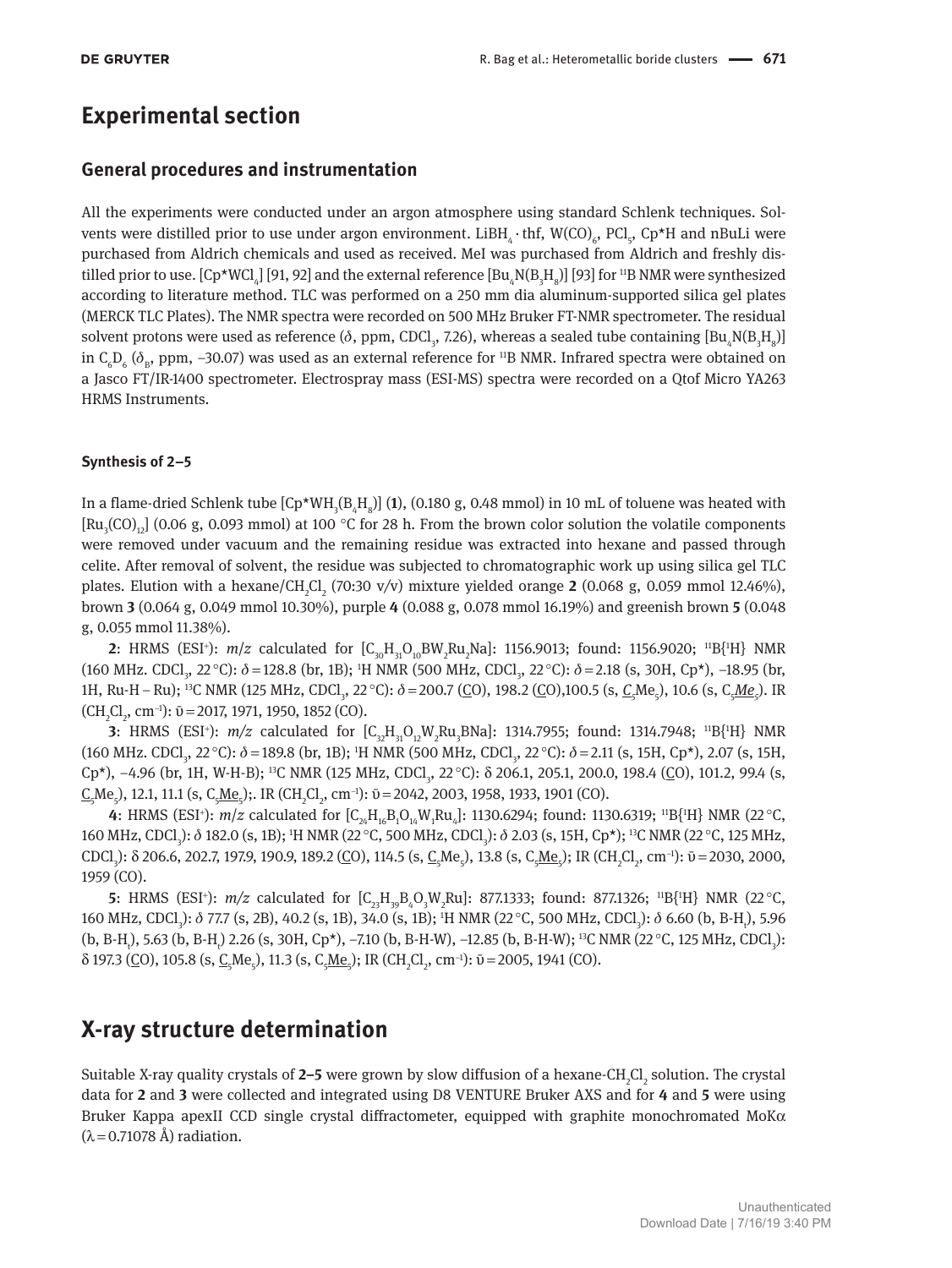|                                       | $\overline{2}$               | 3                                | 4                            | 5                         |
|---------------------------------------|------------------------------|----------------------------------|------------------------------|---------------------------|
| Empirical formula                     | $C_{30}H_{30}BO_{10}Ru_2W_2$ | $C_{32}H_{31}BO_{12}Ru_{3}W_{2}$ | $C_{24}H_{15}BO_{14}Ru_{4}W$ | $C_{23}H_{34}B_4O_3RuW_2$ |
| Formula weight                        | 1131.19                      | 1289.29                          | 1126.30                      | 870.51                    |
| Crystal system                        | Orthorhombic                 | Monoclinic                       | Monoclinic                   | Monoclinic                |
| Space group                           | Pcc/n                        | P21/c                            | P21/n                        | P21/n                     |
| a (Å)                                 | 17.2521(14)                  | 21.4876(17)                      | 11.0472(3)                   | 12.0780(8)                |
| $b(\AA)$                              | 30.468(3)                    | 9.0740(7)                        | 15.5394(4)                   | 16.4329(12)               |
| $c(\AA)$                              | 12.4547(12)                  | 18.4479(12)                      | 18.4264(4)                   | 15.2013(11)               |
| $\alpha$ (°)                          | 90                           | 90                               | 90                           | 90                        |
| $\beta$ (°)                           | 90                           | 103.850(3)                       | 95.9405(9)                   | 110.498(3)                |
| $\gamma$ (°)                          | 90                           | 90                               | 90                           | 90                        |
| $V(\AA^3)$                            | 6546.6(10)                   | 3492.4(4)                        | 3146.22(14)                  | 2826.1(3)                 |
| Z                                     | 8                            | 4                                | 4                            | 4                         |
| $D_{\text{calc}}(g/cm^3)$             | 2.295                        | 2.452                            | 2.378                        | 2.046                     |
| F(000)                                | 4248                         | 2416                             | 2104                         | 1632                      |
| $\mu$ (mm <sup>-1</sup> )             | 7.965                        | 7.892                            | 5.582                        | 8.669                     |
| $\theta$ Range ( $\circ$ )            | $2.94 - 27.48$               | $2.45 - 27.49$                   | $2.27 - 26.73$               | $2.24 - 21.25$            |
| No. of reflns collected               | 60732                        | 41166                            | 24585                        | 10597                     |
| No. of unique reflns $[1>2\sigma(l)]$ | 7504                         | 7990                             | 5549                         | 2825                      |
| Goodness-of-fit on $F^2$              | 1.114                        | 1.042                            | 1.058                        | 1.043                     |
| Final R indices $[1>2\sigma(l)]$      | $R1 = 0.0292$ ,              | $R1 = 0.0295$ ,                  | $R1 = 0.0189$ ,              | $R1 = 0.0530$ ,           |
|                                       | $wR2 = 0.0663$               | $wR2 = 0.0713$                   | $wR2 = 0.0373$               | $wR2 = 0.1155$            |
| R indices (all data)                  | $R1 = 0.0328$ ,              | $R1 = 0.0388$ ,                  | $R1 = 0.0242$ ,              | $R1 = 0.0989$ ,           |
|                                       | $wR2 = 0.0678$               | $wR2 = 0.0758$                   | $wR2 = 0.0393$               | $wR2 = 0.1410$            |

**Table 2:** Crystallographic data and structure refinement information for clusters **2–5**.

Data collection for **2** and **3** were carried out at 150 K and for compound **4** and **5** at 296 K, respectively, using ω-φ scan modes. Multi-scan absorption correction has been employed for the data using SADABS [94] program. The structures were solved by heavy atom methods using SHELXS-97 or SIR92 [95] and refined using SHELXL-2014 [96]. Crystallographic data and structure refinement information has been shown in Table 2. Crystallographic data have been deposited with the Cambridge Crystallographic Data Center as supplementary publication no. CCDC 1574739 (**2**), 1574738 (**3**), 1574737 (**4**) and 1574736 (**5**). These data can be obtained free of charge from The Cambridge Crystallographic Data Centre via www.ccdc.cam.ac.uk/ data request/cif.

#### **Computational details**

All the calculations (DFT) were carried out with the program package Gaussian 09 (Rev. C. 01) [97] and were performed on a parallel cluster system. The ground-state geometries were optimized without symmetry constraints using the B3LYP functional [98–100] in combination with mixed basis set: SDD with effective core potential for Ru and W and 6-31g\* for C, B, H, O [101–103]. To reduce the computational cost all the calculations were carried out with the Cp analog model compounds, instead of Cp\*. The model geometries were fully optimized in gaseous state (without solvent effect) without any symmetry constraints. The optimized geometries were confirmed to be local minima by performing frequency calculations and obtaining only positive (real) frequencies. The NMR chemical shifts were calculated on the optimized geometries at the aforementioned level. Computation of the NMR shielding tensors employed GIAOs [104–108]. The <sup>11</sup>B NMR chemical shifts were calculated relative to  $B_2H_6$  (B3LYP B shielding constant 93.5 ppm) and converted to the usual [BF<sub>3</sub>  $\cdot$  OEt<sub>2</sub>] scale using the experimental d(<sup>11</sup>B) value of B<sub>2</sub>H<sub>6</sub>, 16.6 ppm [109].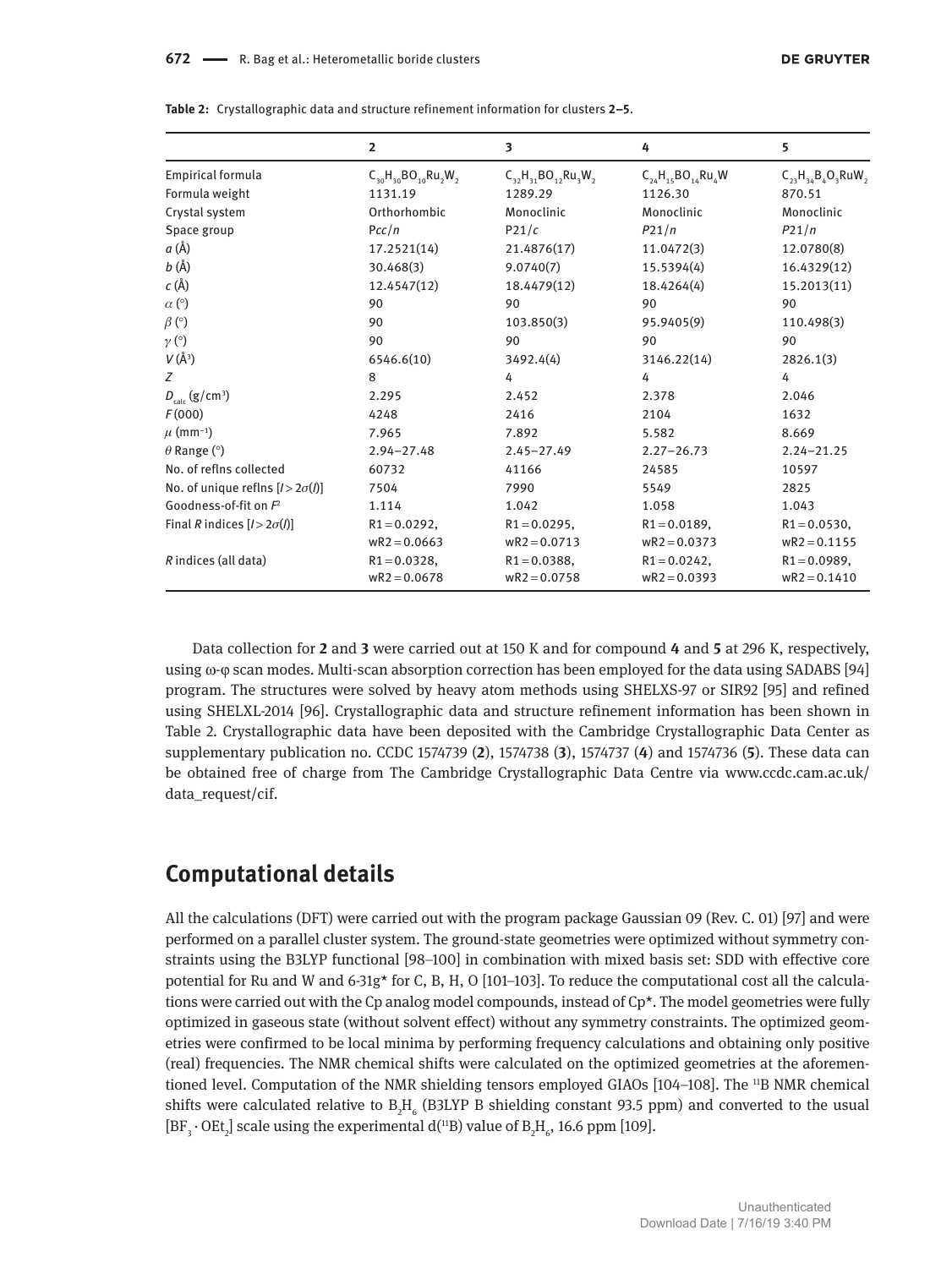**Acknowledgment:** This work was supported by the Department of Science and Technology, DST (project no EMR/2015/001274), New Delhi, India. B.M and R.B are grateful to Indian Institute of Technology Madras, India for research fellowship. The computational facility of IIT Madras is gratefully acknowledged.

## **References**

- [1] D. F. Shriver, H. D. Kaesz, R. D. Adams. *The Chemistry of Metal Cluster Complexes*, VCH, New York (1990).
- [2] J. D. Corbett. *Chem. Rev.* **85**, 383 (1985).
- [3] T. Lundstrom. in *Boron and Refractory Borides*, V. I. Matkovich (Ed.), Springer, Berlin (1977).
- [4] R. Thompson. in *Progress in Boron Chemistry*, R. J. Brotherton, H. Steinberg (Eds.), vol. 2, Pergamon, New York (1970).
- [5] C. E. Housecroft. in *Transition Metal-Main Group Cluster Compounds*, T. P. Fehlner, (Ed.), *Inorganometallic Chemistry. Modern Inorganic Chemistry*, Springer, Boston, MA (1992).
- [6] J. S. Bradley. *Adv. Organomet. Chem.* **22**, 1 (1983).
- [7] K. H. Whitmire. *J. Coord. Chem*. **17**, 95 (1988).
- [8] A. Hejl, T. M. Trnka, M. W. Day, R. H. Grubbs. *Chem. Commun.* 2524 (2002).
- [9] R. G. Carlson, M. A. Gile, J. A. Heppert, M. H. Mason, D. R. Powell, D. V. Velde, J. M. Vilain. *J. Am. Chem. Soc.* **124**, 1580 (2002).
- [10] G. Gonzalez-Moraga. *Cluster Chemistry. Introduction to Transition Metal and Main Group Element Clusters*. Springer-Verlag, New York (1993).
- [11] S. Sahoo, S. M. Mobin, S. Ghosh. *J. Organomet. Chem*. **695**, 945 (2010).
- [12] S. K. Bose, K. Geetharani, V. Ramkumar, B. Varghese, S. Ghosh. *Inorg. Chem.* **49**, 2881 (2010).
- [13] B. S. Krishnamoorthy, A. Thakur, K. K. V. Chakrahari, S. K. Bose, P. Hamon, T. Roisnel, S. Kahlal, S. Ghosh, J-F. Halet. *Inorg. Chem.* **51**, 10375 (2012).
- [14] R. G. Carlson, M. A. Gile, J. A. Heppert, M. H. Mason, D. R. Powell, D. V. Velde, J. M. Vilain. *J. Am. Chem. Soc.* **124**, 1580 (2002).
- [15] W. A. Herrmann. *Angew. Chem. Int. Ed. Engl.* **25**, 56 (1986).
- [16] E. L. Muetterrties. *Prog. Inorg. Chem.* **28**, 203 (1981).
- [17] S. Sahoo, R. S. Dhayal, B. Varghese, S. Ghosh. *Organometallics* **28**, 1586 (2009).
- [18] D. K. Roy, S. K. Bose, K. Geetharani, K. K. V. Chakrahari, S. M. Mobin, S. Ghosh. *Chem. Eur. J.* **18**, 9983 (2012).
- [19] L. Song, Z. Liu, A. L. M. Reddy, N. T. Narayanan, J. Taha Tijerina, J. Peng, G. Gao, J. Lou, R. Vajtai, P. M. Ajayan. *Adv. Mater.* **24**, 4878 (2012).
- [20] C.-L. Hsu, S.-J. Chang. *Small* **10**, 4562 (2014).
- [21] C. Hebert, E. Scorsone, A. Bendali, R. Kiran, M. Cottance, H. A. Girard, J. Degardin, E. Dubus, G. Lissorgues, L. Rousseau, P. Mailley, S. Picaud, P. Bergonzo. *Faraday Discuss.* **172**, 47 (2014).
- [22] J. Nagamatsu, N. Nakagawa, T. Muranaka, Y. Zenitani, J. Akimitsu. *Nature* **410**, 63 (2001).
- [23] M. E. Jones, R. E. Marsh. *J. Am. Chem. Soc.* **76**, 1434 (1954).
- [24] A. Fleurence, R. Friedlein, T. Ozaki, H. Kawai, Y. Wang, Y. Yamada-Takamura. *Phy. Rev. Lett.* **108**, 245501 (2012).
- [25] J. Schmidt, M. Boehling, U. Burkhardt, Y. Grin. *Sci. Technol. Adv. Mater.* **8**, 376 (2007).
- [26] E. Wuchina, M. Opeka, S. Causey, K. Buesking, J. Spain, A. Cull, J. Routbort, F. Guitierrez-Mora. *J. Mat. Sci.* **39**, 5939 (2004).
- [27] R. B. Kaner, J. J. Gilman, S. H. Tolbert. *Science* **308**, 1268 (2005).
- [28] R. Mohammadi, A. T. Lech, M. Xie, B. E. Weaver, M. T. Yeung, S. H. Tolbert, R. B. Kaner. *Proc. Natl. Acad. Sci.* **108**, 10958 (2011).
- [29] A. T. Lech, C. L. Turner, R. Mohammadi, S. H. Tolbert, R. B. Kaner. *Proc. Natl. Acad. Sci.* **112**, 3223 (2015).
- [30] J. D. Kennedy. *Prog. Inorg. Chem.* **34**, 211 (1986).
- [31] A. S. Weller. "d and f-Block Metallaboranes", in: *Comprehensive Organometallic Chemistry III*, R. H. Crabtree, D. M. P. Mingos, (Eds.), Elsevier, Oxford. vol. 3, ch. 3.04, 133 (2006).
- [32] N. S. Hosmane, J. A. Maguire. "Metallacarboranes of d- and f-Block metals", in *Comprehensive Organometallic Chemistry III*, R. H. Crabtree, D. M. P. Mingos (Eds.), Elsevier, Oxford (2006).
- [33] S. Ghosh, A. L. Rheingold, T. P. Fehlner. *Chem. Commun.* 89 (2001).
- [34] C. E. Housecroft, T. P. Fehlner. *Adv. Organomet. Chem.* **21**, 57 (1982).
- [35] L. Barton, D. K. Srivastava. In: Comprehensive Organometallic Chemistry II, Vol. 1; E. Abel, F. G. A. Stone, G. Wilkinson (Eds.), Pergamon, New York (1995).
- [36] T. P. Fehlner. Organometallics **19**, 2644 (2000).
- [37] S. Liu, Y.-F. Han, G.-X. Jin. *Chem. Soc. Rev.* **36**, 1543 (2007).
- [38] S. Aldridge, D. L. Coombs. *Coord. Chem. Rev.* **248**, 535 (2004).
- [39] S. Ghosh, M. Shang, T. P. Fehlner. *J. Organomet. Chem.* **614**, 92 (2000).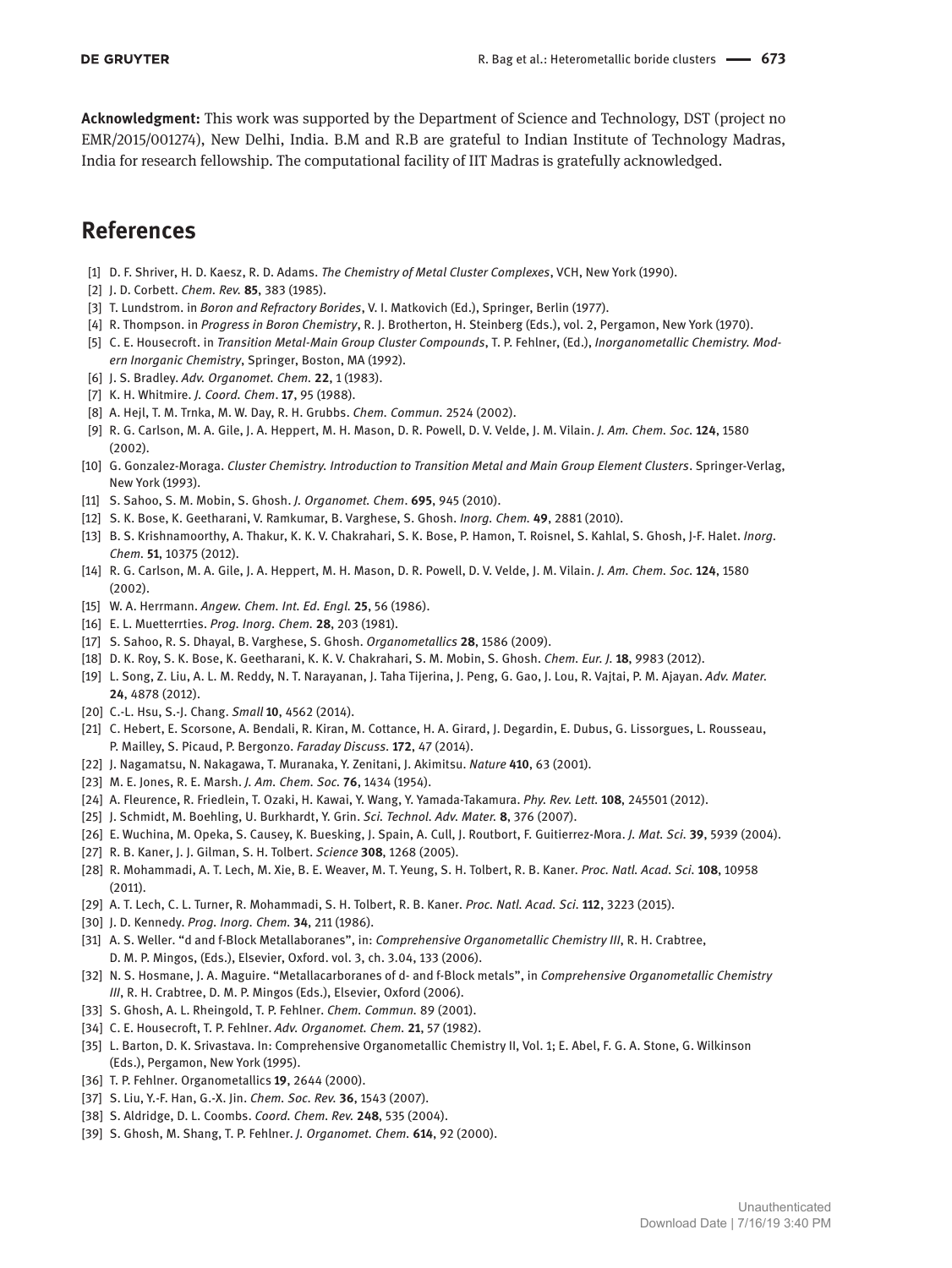- [40] G.-X. Jin, J.-Q. Wang, C. Zhang, L.-H. Weng, M. Herberhold. *Angew. Chem. Int. Ed.* **44**, 259 (2005).
- [41] Z.-J. Yao, W.-B. Yu, Y.-J. Lin, S.-L. Huang, Z.-H. Li, G.-X. Jin. *J. Am. Chem. Soc.* **136**, 2825 (2014).
- [42] Z.-J. Yao, G.-X. Jin. *Coord. Chem. Rev.* **257**, 2522 (2013).
- [43] Y.-P. Wang, L. Zhang, Y.-J. Lin, Z.-H. Li, G.-X. Jin. *Chem. Eur. J.* **23**, 1814 (2017).
- [44] D. K. Roy, S. K. Bose, R. S. Anju, B. Mondal, V. Ramkumar, S. Ghosh. *Angew. Chem. Int. Ed.* **52**, 3222 (2013).
- [45] D. K. Roy, B. Mondal, P. Shankhari, R. S. Anju, K. Geetharani, S. M. Mobin, S. Ghosh. *Inorg. Chem.* **52**, 6705 (2013).
- [46] R. Borthakur, B. Mondal, P. Nandi, S. Ghosh. *Chem. Commun.* **52**, 3199 (2016).
- [47] S. Ghosh, X. Lei, C. L. Cahill, T. P. Fehlner. *Angew. Chem. Int. Ed.* **39**, 2900 (2000).
- [48] S. K. Bose, K. Geetharani, S. Ghosh. *Chem. Commun.* **47**, 11996 (2011).
- [49] S. Ghosh, B. C. Noll, T. P. Fehlner. *Dalton Trans*. 371 (2008).
- [50] K. Geetharani, S. K. Bose, G. Pramanik, T. K. Saha, V. Ramkumar, S. Ghosh. *Eur. J. Inorg. Chem.* 1483 (2009).
- [51] S. Ghosh, A. M. Beatty, T. P. Fehlner. *Collect. Czech. Chem. Commun.* **67**, 808 (2002).
- [52] K. Geetharani, S. K. Bose, S. Sahoo, B. Varghese, S. M. Mobin, S. Ghosh. *Inorg. Chem.* **50**, 5824 (2011).
- [53] R. S. Dhayal, S. Sahoo, K. H. K. Reddy, S. M. Mobin, E. D. Jemmis, S. Ghosh. *Inorg. Chem.* **49**, 900 (2010).
- [54] R. S. Anju, D. K. Roy, B. Mondal, K. Yuvaraj, C. Arivazhagan, K. Saha, B. Varghese, S. Ghosh. *Angew. Chem. Int. Ed.* **53**, 2873 (2014).
- [55] P. Bissinger, H. Braunschweig, A. Damme, T. Kupfer, K. Radacki. *Angew. Chem. Int. Ed.* **52**, 7038 (2013).
- [56] H. Braunschweig, R. D. Dewhurst, K. Kraft, K. Radacki. *Angew. Chem. Int. Ed.* **48**, 5837 (2009).
- [57] H. Braunschweig, W. C. Ewing, S. Ghosh, T. Kramer, J. D. Mattock, S. Östreicher, A. Vargas, C. Werner. *Chem. Sci.* **7**, 109 (2016).
- [58] G. Schmid, V. Bätzel, G. Etzrodt, R. Pfeil. *J. Organomet. Chem.* **86**, 257 (1975).
- [59] F. E. Hong, T. J. Coffy, D. McCarthy, S. G. Shore. *Inorg. Chem.* **28**, 3284 (1989).
- [60] S. K. Bose, K. Geetharani, S. Sahoo, K. H. K. Reddy, B. Varghese, E. D. Jemmis, S. Ghosh. *Inorg. Chem.* **50**, 9414 (2011).
- [61] K. Yuvaraj, D. K. Roy, K. Geetharani, B. Mondal, V. P. Anju, P. Shankhari, V. Ramkumar, S. Ghosh. *Organometallics* **32**, 2705 (2013**)**.
- [62] D. Sharmila, B. Mondal, R. Ramalakshmi, S. Kundu, B. Varghese, S. Ghosh. *Chem. Eur. J.* **21**, 5074 (2015).
- [63] S. K. Bose, K. Geetharani, B. Varghese, S. Ghosh. *Inorg. Chem.* **50**, 2445 (2011).
- [64] B. Mondal, B. Mondal, K. Pal, B. Varghese, S. Ghosh. *Chem. Commun.* **51**, 3828 (2015).
- [65] B. Mondal, S. Bhattacharya, S. Ghosh. *J. Organomet. Chem.* **819**, 147 (2016).
- [66] R. Ramalakshmi, B. Mondal, M. Bhattacharyya, B. Varghese, S. Ghosh. *J. Organomet. Chem.* **798**, 106 (2015).
- [67] S. Sahoo, K. H. K. Reddy, R. S. Dhayal, S. M. Mobin, V. Ramkumar, E. D. Jemmis, S. Ghosh. *Inorg. Chem.* **48**, 6509 (2009).
- [68] D. K. Roy, S. K. Barik, B. Mondal, B. Varghese, S. Ghosh. *Inorg. Chem.* **53**, 667 (2014).
- [69] A. S. Weller, M. Shang, T. P. Fehlner. *Organometallics* **18**, 53 (1999).
- [70] S. K. Bose, S. Ghosh. *Organometallics* **26**, 5377 (2007).
- [71] A. S. Weller, M. Shang, T. P. Fehlner. *Organometallics* **18**, 853 (1999).
- [72] X. Lei, M. Shang, T. P. Fehlner. *J. Am. Chem. Soc.* **121**, 1275 (1999**)**.
- [73] S. Ghosh, A. M. Beatty, T. P. Fehlner. *Angew. Chem. Int. Ed.* **42**, 4678 (2003).
- [74] C. E. Housecroft, D. M. Matthews, A. L. Rheingold, X. Song. *J. Chem. Soc. Dalton Trans.* 2855 (1992).
- [75] K. S. Wong, W. R. Scheidt, T. P. Fehlner. *J. Am. Chem. Soc.* **104**, 1111 (1982).
- [76] S. M. Draper, C. E. Housecroft, A. K. Keep, D. M. Matthews, X. Song, A. L. Rheingold. *J. Organomet. Chem.* **423**, 241 (1992).
- [77] F.-E. Hong, D. A. McCarthy, J. P. White III, C. E. Cottrell, S. G. Shore. *Inorg. Chem.* **29**, 2874 (1990).
- [78] J.-H. Chung, D. Knoeppel, D. McCarthy, A. Columbie, S. G. Shore. *Inorg. Chem.* **32**, 3391 (1993).
- [79] A. K. Chipperfield, C. E. Housecroft, P. R. Raithby. *Organometallics* **9**, 479 (1990).
- [80] C. E. Housecroft, D. M. Matthews, A. L. Rheingold, X. Song. *J. Chem. Soc. Chem. Commun.* 842 (1992).
- [81] J. R. Galsworthy, C. E. Housecroft, D. M. Matthews, R. Ostrander, A. L. Rheingold. *J Chem. Soc. Dalton Trans*. 69 (1994).
- [82] K. S. Harpp, C. E. Housecroft, A. L. Rheingold, M. S. Shongwe. *J. Chem. Soc. Chem. Commun.* 965 (1988).
- [83] C. E. Housecroft, D. M. Matthews, A. L. Rheingold. *Organometallics* **11**, 2959 (1992).
- [84] Y. Chi, S-M. Peng, G-H Lee, C-J. Su. *Organometallics* **20**, 1102 (2001).
- [85] A maximum deviation of 7-20 ppm has been observed at B3LYP/SDD/6-31g\* level excluding the solvent effect.
- [86] K. Wade. *Inorg. Nucl. Chem. Lett.* **8**, 559 (1972).
- [87] R. E. Williams. *Adv. Inorg. Chem. Radiochem.* **18**, 67 (1976).
- [88] D. M. P. Mingos. *Nature Phys. Sci.* **236**, 99 (1972).
- [89] D. M. P. Mingos. *Acc. Chem. Res.* **17**, 311 (1984).
- [90] R. Hoffmann. *Angew. Chem. Int. Ed. Engl.* **21**, 711 (1982).
- [91] R. S. Dhyal, S. Sahoo, V. Ramkumar, S. Ghosh. *J. Organomet. Chem.* **694**, 237 (2009).
- [92] M. L. H. Green, J. D. Hubert, P. Mountford. *J. Chem. Soc. Dalton Trans.* 3793 (1990).
- [93] G. E. Ryschkewitsch, K. C. Nainan. *Inorg. Synth.* **15**, 113 (1974).
- [94] Bruker APEX2, SAINT and SADABS. Bruker AXS Inc., Madison, Wisconsin, USA (2004).
- [95] G. M. Sheldrick. SHELXS-97, University of Göttingen, Germany (1997).
- [96] G. M. Sheldrick. *Acta Crystallogr. Sect. C: Cryst. Struct. Commun.* **71**, 3 (2015).